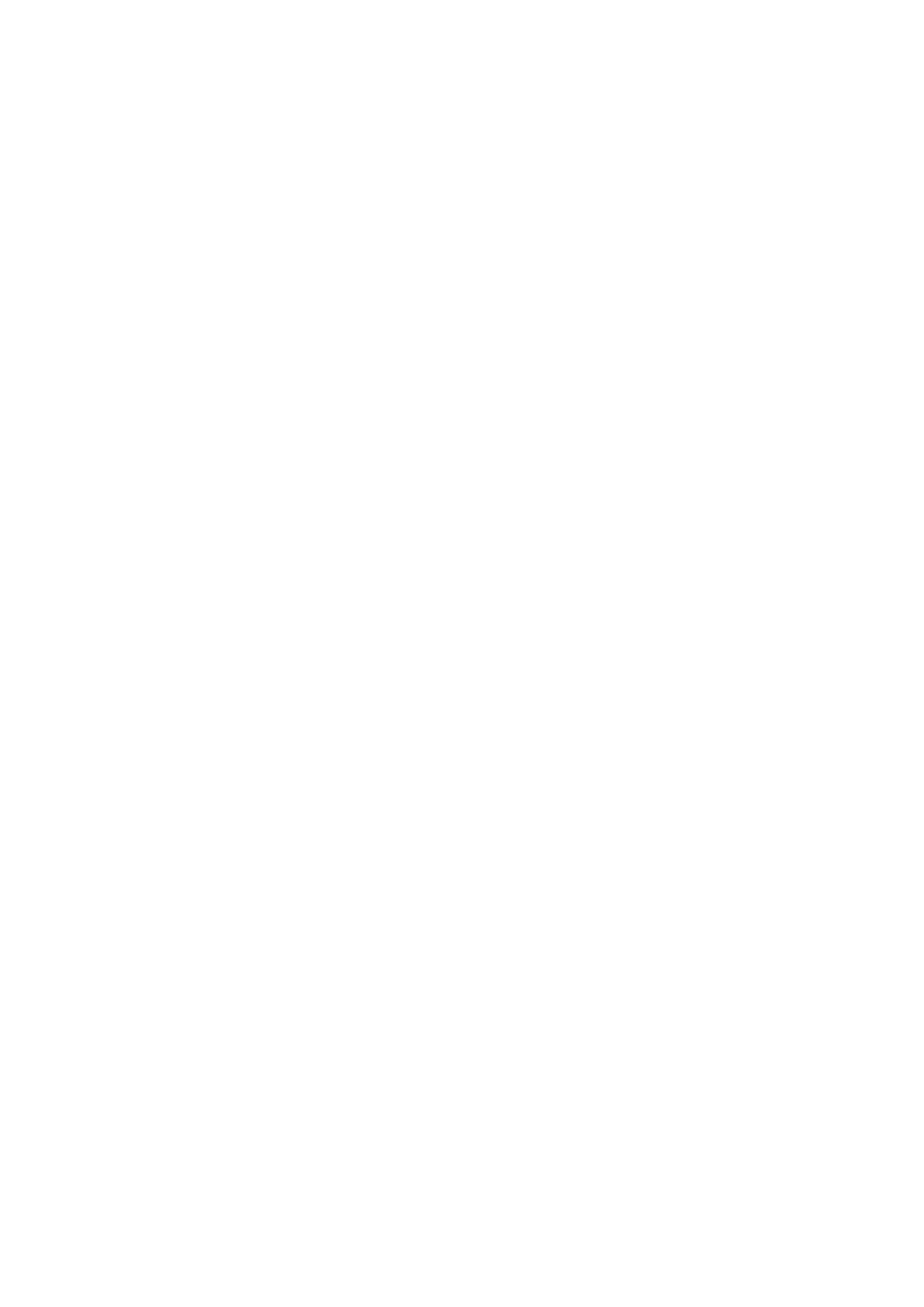**EUROPEAN UNIVERSITY INSTITUTE, FLORENCE MAX WEBER PROGRAMME**

*"My brain made me do it" (when neuroscientists think they can do philosophy)* 

**DANIEL C. DENNETT**

MAX WEBER LECTURE No. 2011/01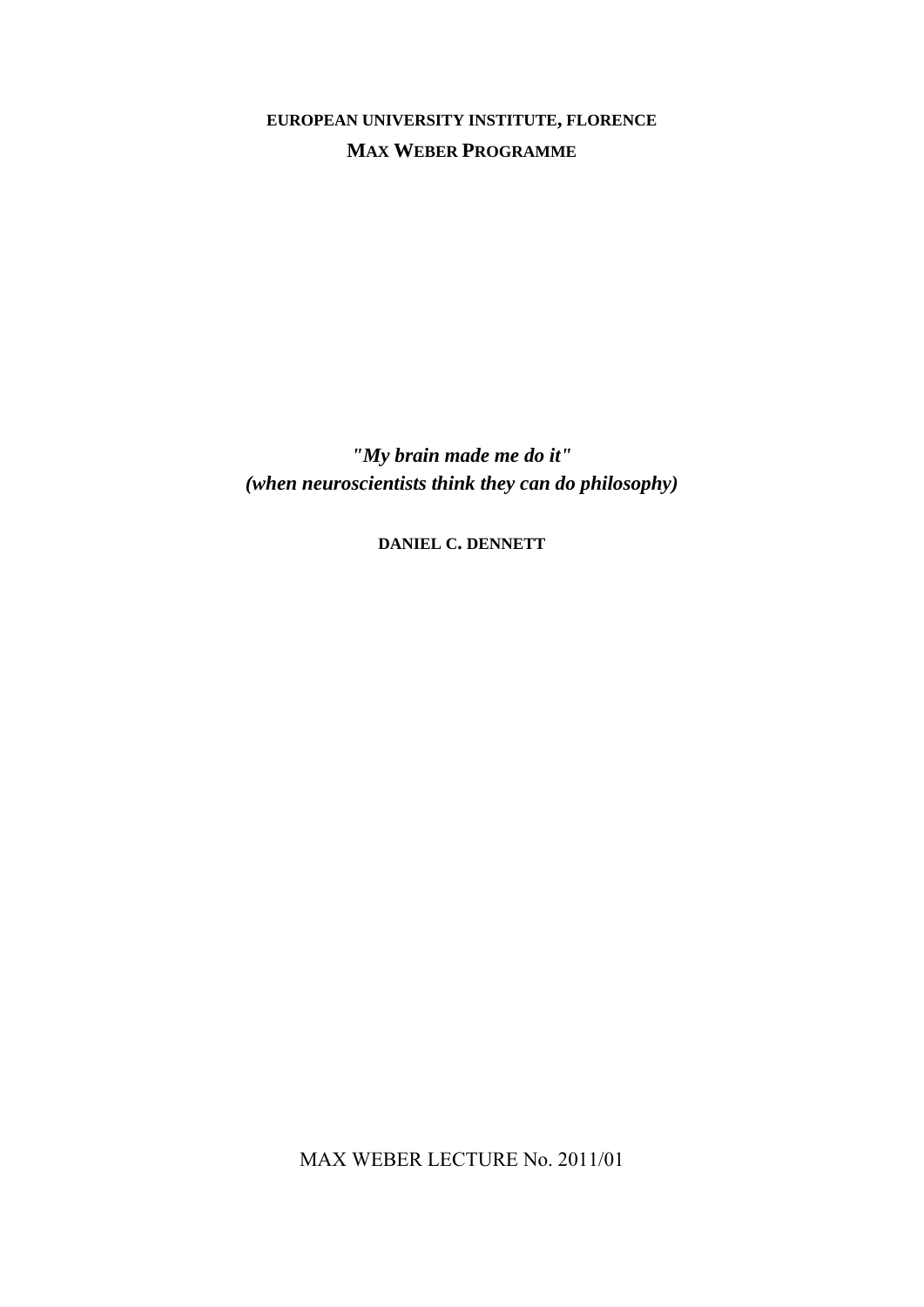This text may be downloaded for personal research purposes only. Any additional reproduction for other purposes, whether in hard copy or electronically, requires the consent of the author(s), editor(s). If cited or quoted, reference should be made to the full name of the author(s), editor(s), the title, the working paper or other series, the year, and the publisher.

The author(s)/editor(s) should inform the Max Weber Programme of the EUI if the paper is to be published elsewhere, and should also assume responsibility for any consequent obligation(s).

ISSN 1830-7736

© 2011 Daniel C. Dennett

Printed in Italy European University Institute Badia Fiesolana I – 50014 San Domenico di Fiesole (FI) Italy www.eui.eu cadmus.eui.eu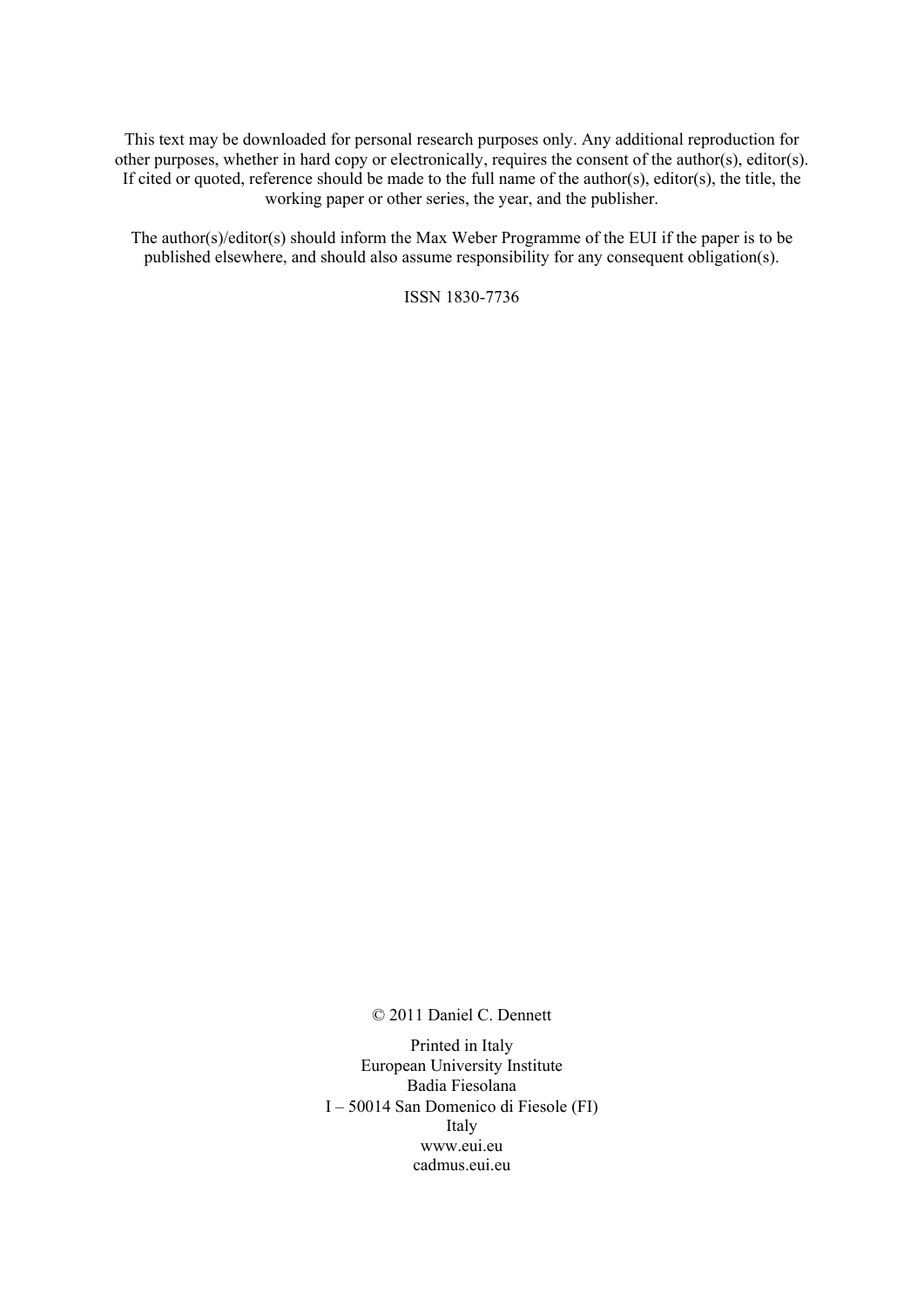## **Abstract**

Some philosophers and neuroscientists have recently been saying that science shows that we don't have free will, but it turns out that this claim−which would be bad news if true−is due to misrepresentation and misinterpretation. Since free will matters to people, and should matter, these contributions to public misunderstanding are regrettable. When we clarify the issues we see that we will have to make some significant adjustments to our understanding of moral responsibility, allowing for more differences in moral competence than our traditional understanding recognizes.

## **Keywords**

free will, cognitive neuroscience, Libet, determinism, randomness, consequentialism, retributivism

*The lecture was delivered on 15 December 2010* 

*Daniel C. Dennett Center for Cognitive Studies,Tufts University*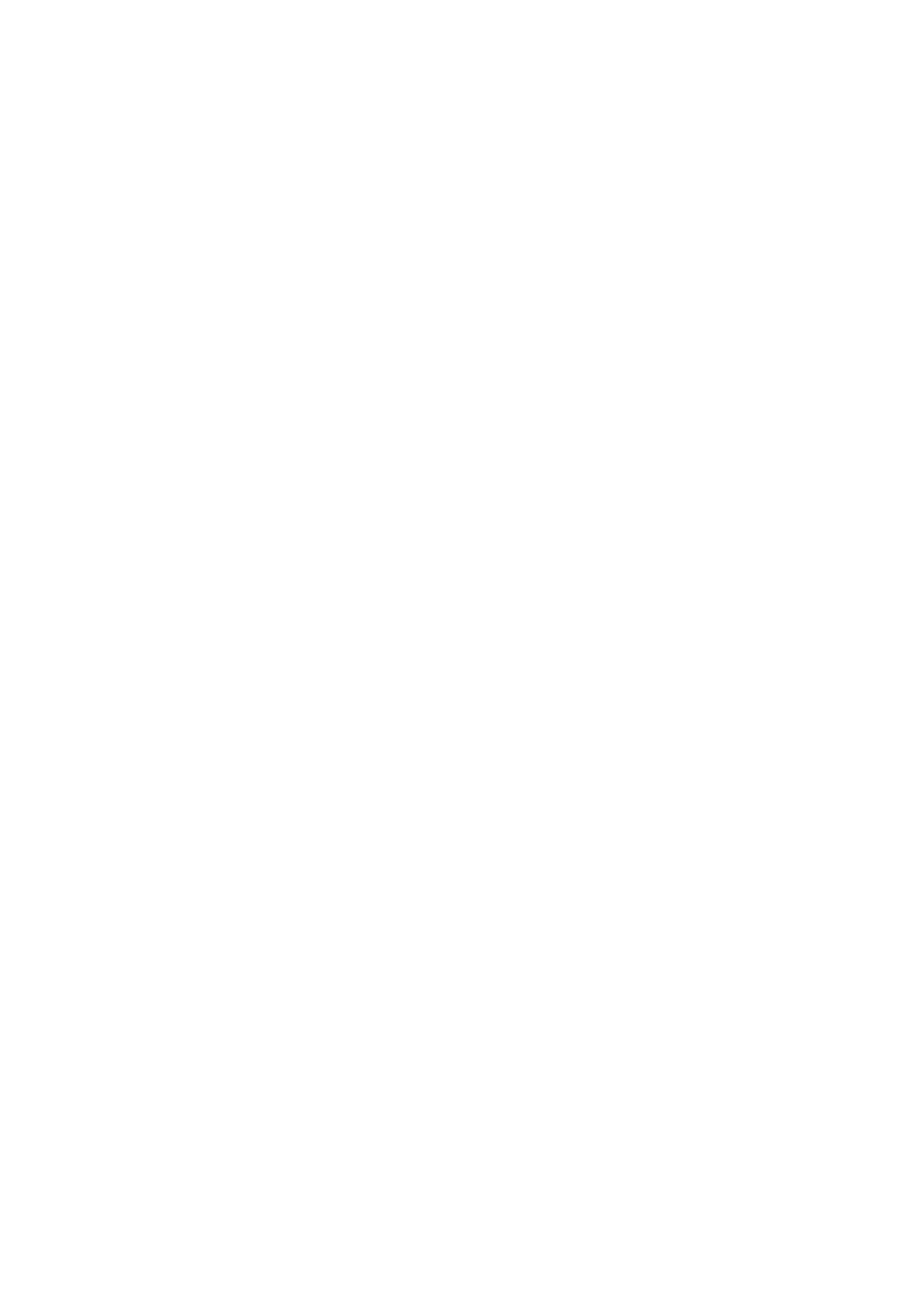Are philosophers harmless? I think that the presumption is that we are a pretty harmless lot. For instance, ask yourself: would any philosopher ever need to get malpractice insurance? What could we do? We seem to be fairly ineffectual, but I think actually this stereotype should not be accepted. Sometimes philosophers can do some serious mischief, and I think it is time for philosophers to start emulating engineers and other scientists, studying the impact of their work on the conceptual and social environment. That is where we can do some serious damage and I am going to be talking about one such prospect today. We have made a mess of the free will issue, and we have been working at it for several thousand years. And now the damage we have done is being amplified by neuroscientists and lawyers. When I composed the title of my talk, I was feeling fairly grumpy about the neuroscientists, but the more I thought about it, the more I thought that the philosophers are really the ones who should be blamed for the problems that we are facing. The neuroscientists are just tagging along and taking some of what we have said more seriously than they should. The result is a rather unfortunate stew of misapprehensions, which I'm going to try to separate and clarify.

 "My brain made me do it." I keep running into this phrase in various places. Is it, as some have surmised, a usable defense in a criminal trial, for instance? "I couldn't help it; my brain made me do it!" There is at least one book by that title, and also an article by a distinguished psychologist who is, I am happy to say, dismissive of the ideas evoked by the phrase—but not dismissive enough (Bloom, 2008). What is puzzling about this phrase can be brought out by comparing it with "my *mind* made me do it," which seems on the face of it to be an admission of personal responsibility. "No, I wasn't pushed; it wasn't an accident; I decided right there and then—my mind made me do it." But since your mind *is* your brain what else would you want to make you do it, if not your brain?

 What we must understand, of course, is that your brain must make you do it in the *right way* and then everything is fine, but what is that? What is the right way? How is there or could there be, in fact, a right way that our brains could make us do the things that we do so that we would be responsible for them? Does the right way require *indeterminism*, as some people think? Tradition says yes. There is a tradition of people thinking:

- 1) I cannot be responsible without free-will (that is "by definition"), and
- 2) I cannot have free will if my decisions are all physically determined (that too seems true
- by definition to many people).
- 3) Therefore I cannot be responsible if determinism is true.

 This seems like an obviously sound argument until we raise the prospect that "free will" is being understood in different ways in the two premises. This is an avenue well worth exploring, since determinism may well be the truth about our brain-caused actions, and if people do not believe they have free will, they will tend to conclude that responsibility is a myth, ... and then maybe they will start behaving badly. This has long been the worry of some philosophers: if people get the idea that moral responsibility is just a myth, and that science is exploding that myth, then they will stop trying to lead moral lives. They will not take their own morality seriously anymore. You might well think: only a philosopher would really worry about that. But no, there's actually some new and disturbing evidence that this is the case. Here is a passage by Francis Crick from his book The Astonishing Hypothesis:

You, your joys and your sorrows, your memories and ambitions, your sense of personal identity and free will, are in fact no more than the behaviour of a vast assembly of nerve cells and their associated molecules. Who you are is nothing but a pack of neurons. So although we appear to have free will, in fact, our choices have already been predetermined for us and we cannot change that.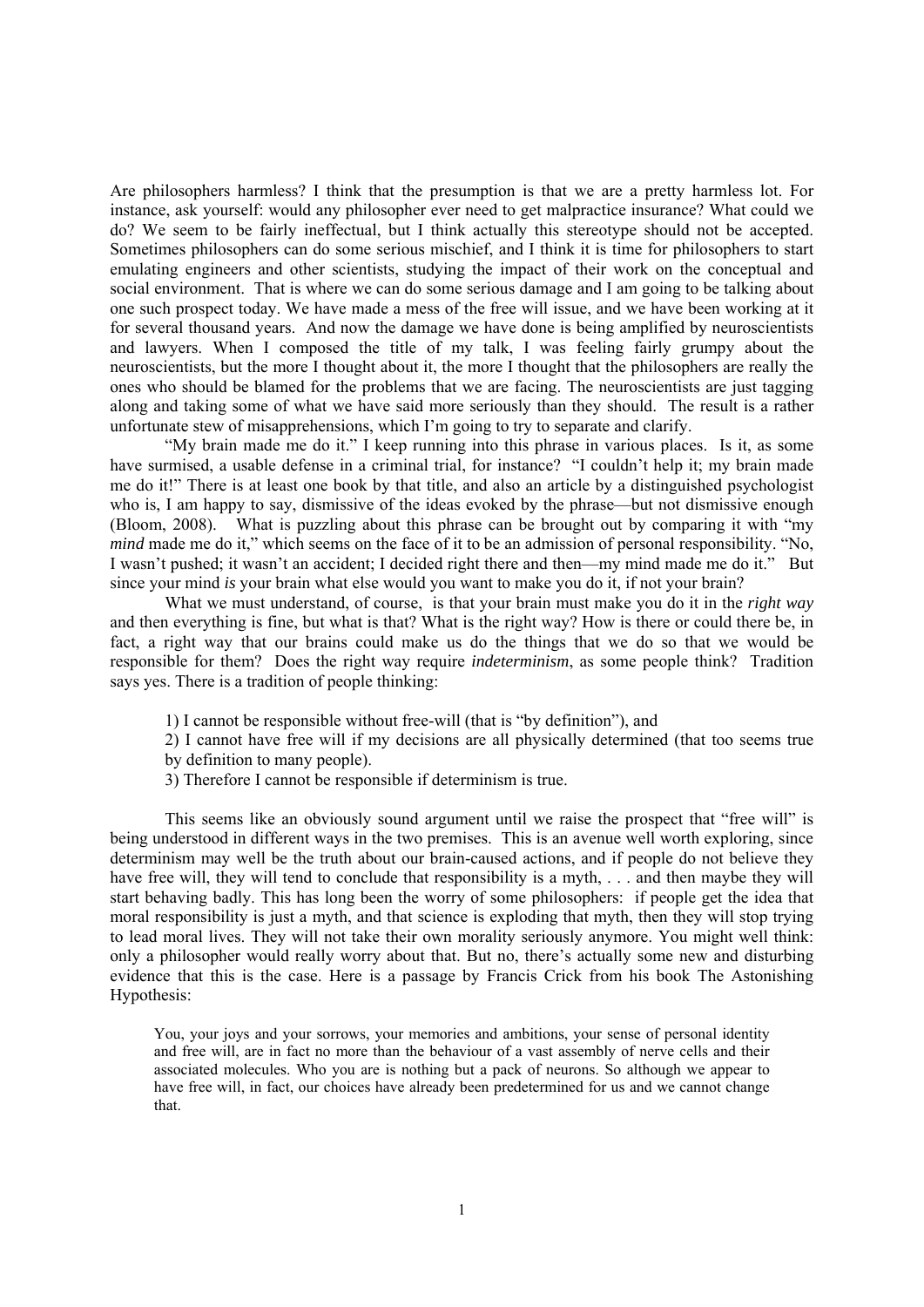This passage was read by a group of subjects in a pioneering experiment by Vohs and Schooler (2008). They had subjects read this passage and they were then given a puzzle to solve, and paid depending on whether they got the solution right. The experiments gave them an apparent opportunity to cheat without being detected. The control group read a different passage from the same book, but it wasn't about free will at all. And yes, those that read the quoted passage about the myth of free will cheated significantly more than those who read the control passage. This is not a lone result. It has been followed up by further research, both replications and studies with different experimental conditions. When subjects are first presented one way or another with the idea that they don't really have free will, they do tend to behave less morally than otherwise.

 So neuroscience—if the Crick passage is taken as reporting a discovery of neuroscience—does seem to threaten free will; it seems to show, in fact, that we don't have any. Scott Adams has presented the issues with customary vividness in his cartoon strip, Dilbert:

Dogbert: Do you think the chemistry of the brain controls what people do? Dilbert: Of course. Dogbert: Then how can we blame people for their actions? Dilbert: Because people have free will to do as they choose. Dogbert: Are you saying that free will is not part of the brain? Dilbert: Of course it is, but it's the part of the brain that's out there just being kind of free. Dogbert: So you're saying the free will part of the brain is exempt from the natural laws of physics? Dilbert: Obviously, otherwise we couldn't blame people for anything they do. Dogbert: Do you think the free will part of the brain is attached, or does it just float nearby? Dilbert: Shut up.

This actually captures the core problem very well. Paula Droege says, in a recent article: "Recently, I attended a lecture by an eminent neuropsychologist [Patrick Haggard], who declared that neuroscientists have to believe that conscious intention is an illusion." So this is an idea that is out there in the *Zeitgeist* from some very eminent and influential scientists who are not shy about talking to the general public. I am all for them talking to the general public, I just think they sometimes should get a little more advice before they do it.

 The traditional philosophical quandary is the conflict between determinism and free will. Determinism is the idea that every event has a cause, which has a cause, which has a cause, in a causal chain that goes back to the Big Bang, if you like, and that there are no events without causes *undetermined* events. That is the traditional quandary, and it is perfectly expressed by Dilbert, but it is, I believe, a red herring. There is a more important and troubling issue, which is how to undo the misunderstandings of the implications from neuroscience—with or without determinism—for human responsibility. I have just said that determinism is a red herring, but I cannot expect you just to take my word for it since there is a 2000 year-old tradition, even older than, in fact, to the contrary. So I am going to have to say a little bit about that. I will first spend a little time supporting the idea that *determinism vs indeterminism* is a red herring, then I will look at the question "does neuroscience show that we don't have conscious free will?" and finally I will look more constructively at what *would* give us the free will. Then we will be able to see whether we have free will or not.

## **Indeterminism is a red herring**.

I need a spokesperson, and when I need a spokesperson I often go to my old friend, Jerry Fodor, who can be counted on to say something vivid, unforgettable—and false. Jerry is a sort of human trampoline; often it is the case that if I can see farther than others, it is because I am jumping on Jerry. (While I am paraphrasing that famous remark of Isaac Newton's, I have to add that I regret to say I was not the author, although I was once quoted as the author, of another variation on that line; somebody quoted me as having said, "If I can't see as far as others, it's because giants are standing on my shoulders!" I wish I'd said it, and I've said it now, but alas I am not the author of it.)

So what does Jerry Fodor say about what we want? He says: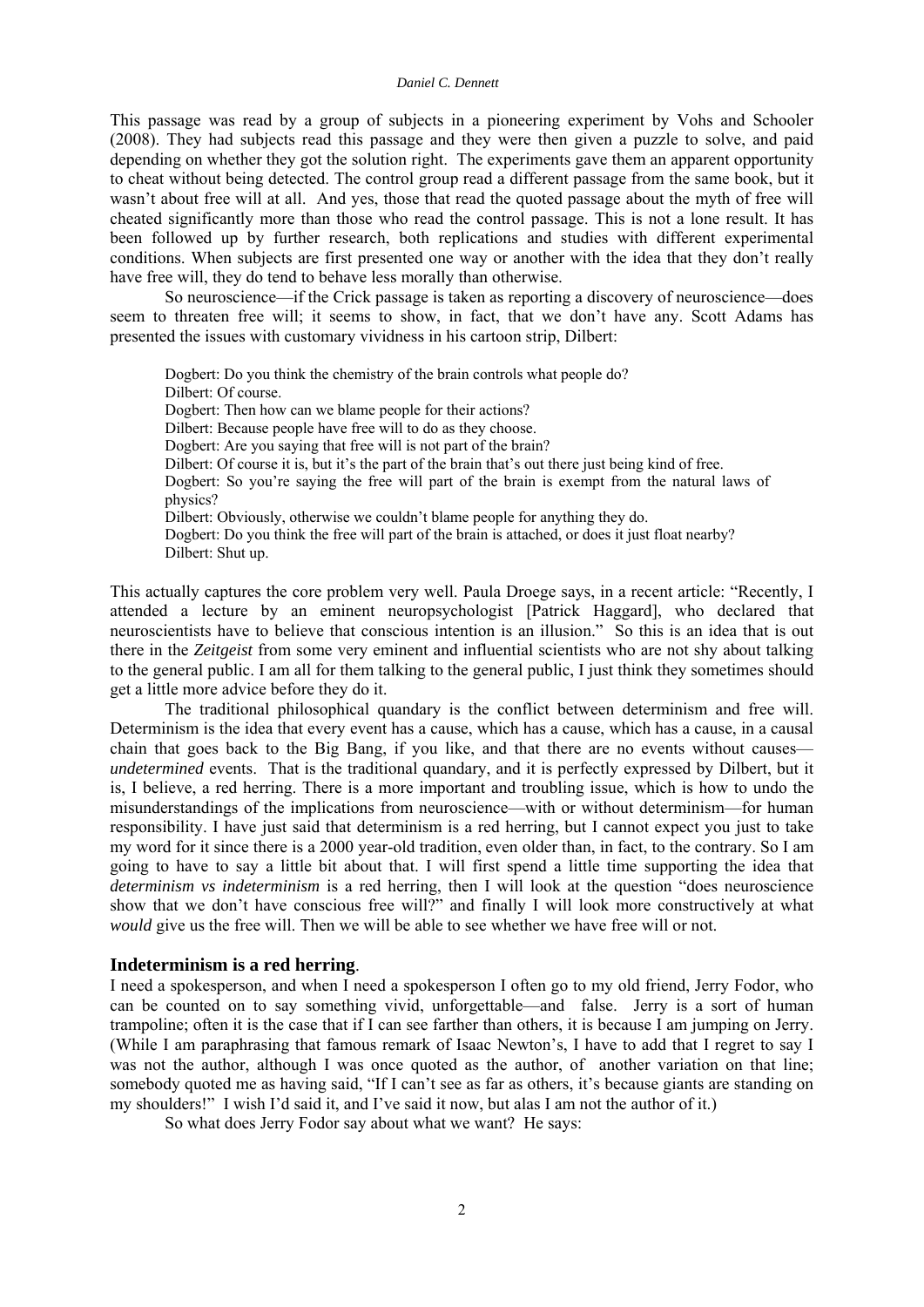One wants to be what tradition has it, what Eve was when she bit the apple, perfectly free to do otherwise, so perfectly free in fact that even God couldn't tell which way she'd jump. (Fodor, 2003)

In other words, what one wants is a miracle. Or magic. There is a wonderful book by Lee Siegel, *Net of Magic: Wonders and Deceptions in India* (1991), about the history of Indian street magic, the source of much if not all of the rituals and adornments of stage magic. Siegel himself is a philosopher, novelist and magician, and I highly recommend his book, both for what it reveals about the performance of magic in general, but also for its insightful perspective on Indian customs and beliefs. There is a passage in that book which I have very much taken to heart. Indeed it has become a sort of talisman for me. He says:

I'm writing a book on magic, I explain, and I'm asked, "real magic?" By *real magic*, people mean miracles, thaumaturgical acts and supernatural powers. "No," I answer, "Conjuring tricks, not real magic." *Real magic*, in other words, refers to the magic that is not real, while the magic that is real, that can actually be done, is *not real magic*. (p425)

This nicely sums up a problem that I've been confronting all my career, and on two different issues: free will and consciousness. For many people, if your theory of consciousness does not have it coming out to be *real magic* then whatever you are talking about, it is not consciousness. You are just explaining it away rather than explaining it. And it is the same with free will: if you come up with a version of free will that is not *real magic* then you are just not talking about the free will that they are interested in. And so then the task becomes, how do you get people to trade in their inflated desire for real magic for an appreciation of the wonderful conjuring tricks that evolution and nature have given us that really do the job that needs to be done? A lot of people just do not like that bargain, and will not even consider it. There is a tradition of this, going back several hundred years at least. No less a philosopher than Immanuel Kant famously dismissed the view that I will be defending here, a version of *compatibilism*, as a "wretched subterfuge." He wanted real magic for his view of free will and would accept no substitutes. Fodor and Kant are not alone, here is another philosopher, Galen Strawson, in another review of my book: "He doesn't establish the kind of absolute free will and moral responsibility that most people want to believe in and do believe in; that can't be done and he knows it." (*New York Times,* 2003). Exactly right. That cannot be done, and I know it. I cannot give people the kind of absolute freedom and responsibility that they want and I do not even try. I tell them they will have to accept something a little less magical, but still good enough. What neither Fodor nor Strawson, or most of the other people of that persuasion, do not even try to do is to *defend* this common folk desire. I agree with them that that is what "one wants," that is what most people want, that is even what common sense says you should want. And I say they are all just wrong, It is an indefensible desire, however common and natural it is; it does not get you what you think it does and so your desire for that kind of freedom is actually a rather deep mistake. In fact, free will has nothing to do with indeterminism. Well, *almost* nothing, as we shall see. I am going to keep this part of my talk short, since I and others have done justice to it at great length, and because I want to get to some more novel issues, but let me give you a little thought experiment to give you a sense of why indeterminism is just not the issue.

 This is going to be a *reductio ad absurdum*, so *suppose* that free will *did* depend on indeterminism, but that your particular source of indeterminism was something that you carried around with you—such as a box containing some radium randomly emitting radiation, and a Geiger counter to detect it. You are about to get on an airplane with your handy randomizer, but security will not let you take your randomizer along. Heavens! How will you be able to make responsible free choices without your handy portable source of genuine indeterminism? You plead with the security people but they are adamant. Are you doomed to a life trajectory without free choices until you get home? Not at all. Here is what you can do. Before your flight you go off to the rest room (for privacy) with your randomness generator, and get your randomness generator to spew out a few dozen or a few hundred genuinely random numbers, which you write down, in secret, on a piece of paper you put in your wallet. (How many do you think you will need? Be sure to take along enough to last you till you get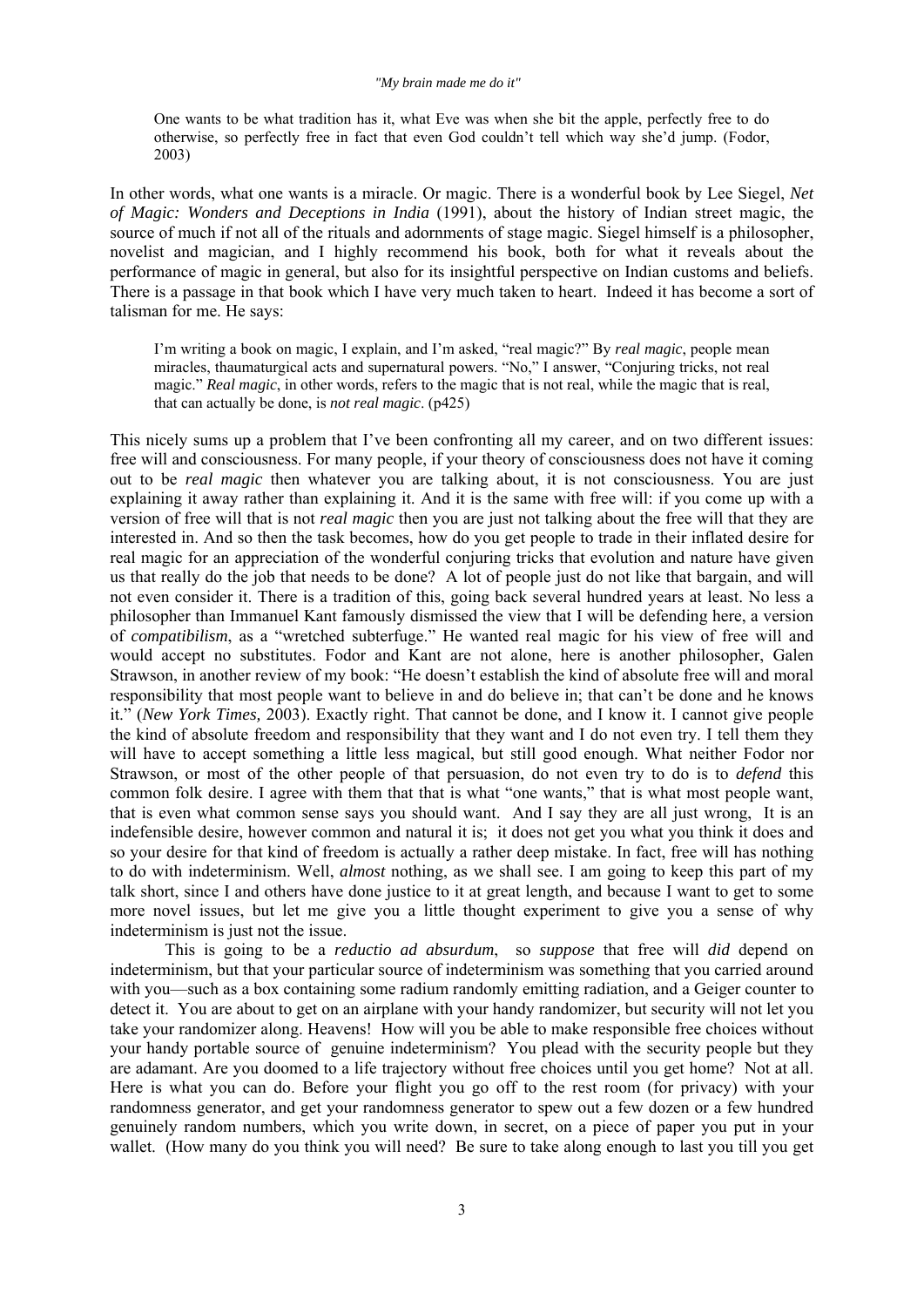back!) (If you think the flip of a fair coin is random enough for you, then just do a few hundred secret coin flips and carefully write down the results: heads, heads, tails, heads, tails, tails, heads . . .). In any event, by recording a series of genuinely random results, you then have a handy source of randomness that you *can* take on the plane. And it will work *exactly as well as* if you had the randomizer at your side generating randomness on a just-in-time basis, to give you the unpredictability you crave. Any time on your trip that you need a random number, you just look at the list, use the next one on the list, cross it off and keep going. Whatever benefit you could have got in your decisionmaking from having a portable radium randomizer, even a source of quantum randomness locked up in your brain, you can get just as well from the list you carry around with you.

 In other words, if you need indeterminism for your free and responsible decisions, you can get it from undetermined events occurring in your brain at decision time, *or* from undetermined events that happened long before, and have just taken their time getting into position to play their role in your decision-making. Whatever effect an undetermined event could have by occurring in your brain at noon today could also be produced by an undetermined event that happened long before you were born, far away, beamed deterministically at the speed of light to your brain, and arriving at noon.

 The list in your pocket is as good as any real-time randomness generator in your brain. Well, *almost* as good. There is one exceptional condition—and one only, so far as I can see—where indeterminism *could* make a difference that mattered. It is worth our attention because it helps me prove a different point, not directly about free will, but about something that does matter. If you have enemies or competitors who are particularly inquisitive, who might be able to get a peak at your list, then, and only then, would it behoove you to get your random numbers ready-made, on the spot, so, as Fodor says, "even God couldn't tell" which number would come out. Then there is simply no way for anyone to read the list. Here is an interesting fact: all computers have so-called random number generators in them, because many programs use random numbers as tie-breakers, when the program has to do *something* and has no information about which option to start with. For instance, the program must find an item that has a certain property and is presented with *n* candidates. Which to test first? It gets on with it by picking a candidate *at random* and testing it first, continuing on until it finds one that passes the test. It consults the random number generator to get a coin flip, a roll of the dice, to help it over its indecision. Those numbers are not really random, however; they are pseudorandom, generated by a process that could, in principle, be reverse-engineered; this is equivalent to having the list in your pocket that could, in principle, be peaked at by an enemy. It is possible to purchase a genuine quantum randomizer that closes off this possibility. Who would pay for such security? Cryptographers. Because they make their living in a world where there are competitors, enemies who are seeking by all possible avenues to get the list, and if they got the list, then they would be able to break your codes. Cryptographers have a use for genuine, right-here-and-now randomness because they are rightly concerned about not having their minds read.

 Here is a simpler example: the game of rock-paper-scissors. It is provable that the best strategy, the only unbeatable strategy, is to play randomly. Then there simply is no pattern that can be discerned by an opponent and exploited. That way, your opponent cannot track your moves at all. But when you play, you do not want to consult the list in your pocket too early, because then you might involuntarily reveal your choice to your opponent. As a poker player would say, you want to avoid having any "tell" – something about your facial expressions or your manner that telegraphs what you're going to do. If you have a tell, a really clever and quick opponent is going to pick up on that and take all your money from you. So if you are playing rock-paper-scissors for money, hide your list of random numbers, do not let anybody see it, and do not even let *yourself* see it until the last split second. Being a cryptic chooser can be important in the dog-eat-dog world we live in, and if you are playing rock-paper-scissors *with God*, you had better play for genuine randomness, just as Fodor says. Otherwise, the cheaper substitute is just fine, as long as you guard your brain from snoops.

 But still, you may think, in a deterministic world, there are not any *real* options, any real opportunities. A favored image, not because it is good, but because it nicely captures the intuition that people have is this: you go to Disneyland and go on the jungle boat ride, and the captain makes a dramatic show of *almost* steering into one catastrophe after another. Oh, you just missed that big hippopotamus, and then the crocodile, and—close call!—you narrowly avoided the waterfall! But of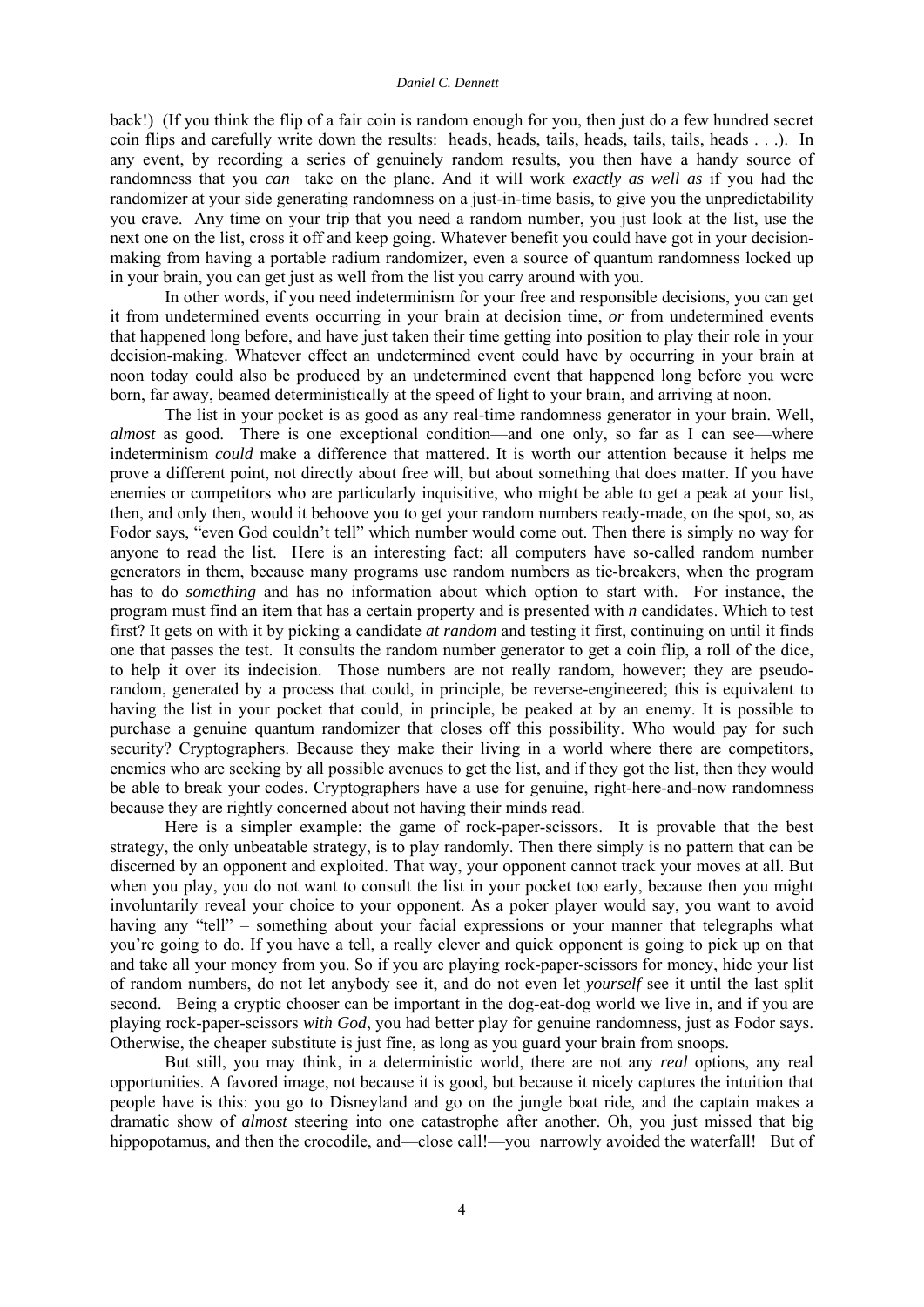#### *"My brain made me do it"*

course the boat's helm is completely non-functional, since the boat is running on an underwater track. There was never any chance it was going to go off the hidden rails and collide with anything. There was a delicious illusion that there were these opportunities for disasters, all of which were deftly prevented from happening by the quick work of your skilled captain. A lot of folks think that this is the true face of determinism. "If determinism is true, my whole life is sort of on these hidden railroad tracks, and I don't actually have any free will at all!" But, in fact, there is a fundamental difference: the activities, the desires, the reflections of the helmsman, the captain on the jungle boat are *causally inert*; they are not playing a role in determining the trajectory. But when *you* make a decision, the reflections going through your mind *are* in fact playing a role. Which is just what you should want.

 Suppose you are playing baseball and it is the bottom of the ninth inning with two outs, the bases are loaded, the game is tied—and you are a bad batter! Here comes a pitch. If you just let the pitch hit you then you are awarded first base and that forces in a run in and your team wins. But it is going to hurt, so your natural tendency is to duck. If you duck you are going to *avoid* being hit by the pitch, but understanding the situation, reflecting on it, you *could* decide, "this time I'm going to thwart my reflexes and I'm going to let the pitch hit me." You can *avoid* avoiding the pitch. But maybe a fan of the other team has bribed you not to do that, so you think, "No, in this case I will thwart my desire to thwart my wish" and you thereupon avoid avoiding avoiding the pitch. The fact is that we *can*  reflect on these matters in real time, and when we do, the reflections determine what we do. That is the difference between us and the jungle boat captain. The fact that these reflections themselves have causal antecedents does not make them any less effective.

 One more poke at the red herring: People say "You can't change the past, but you *can* change the future." It seems right, doesn't it? But from what to what? You cannot *change* the future. So suppose somebody says, "If determinism is true, I can't change the future." That is true. If determinism is *false* you cannot change the future either! From which it follows: you cannot change the future. So forget about it, it is not in the cards; and besides, it is not what you want to do. What you want to do is to bring it about that the future that happens is not the one that would have happened if you had not acted. Thus, here comes that pitch; it is *going* to hit you. You duck and the pitch goes over your head. Have you changed the future? No because as it turns out, the pitch *was not* going to hit you because you saw it in time and ducked. That is what we want: to be able to rise to opportunities of that sort and, in fact, in that situation determinism actually helps you because it gives you nice law-like regularities. If you want to avoid being hit by things, it is better that they be baseballs than lightning bolts, because to some degree you can predict where baseballs are going to be. That prediction depends on the deterministic nature of the baseball's trajectory. The philosopher David Wiggins wrote some years ago eloquently deploring what he called the "cosmic unfairness of determinism" (1973, p.54). Why didn't he also talk about the cosmic unfairness of *in*determinism? If indeterminism is true you are just as much victimized by the random events that influence your behavior as, in a deterministic world, you are influenced by the *non*-random events. There is really no difference here; the sense that there is an asymmetry here is just a mistake. The truth is that you cannot control everything, whether determinism is true or indeterminism is true, but you can control some things and that is what matters. We do not need absolute free will; we just need pretty good free will, which we can have. Here ends the first part of the talk.

## **Does neuroscience show that we do not have conscious free-will?**

An influential article by a philosopher and a psychologist Josh Green and Jonathan Cohen, "For the law, neuroscience changes everything and nothing," has been much cited since it appeared in *Philosophical Transactions of the Royal Society* (2004).

The law says it presupposes nothing; the law says that it presupposes nothing more than a metaphysically modest notion of free will that's perfectly compatible with determinism. However, we argue that the laws' intuitive support is ultimately grounded in a metaphysically overambitious libertarian [by *libertarian*, they mean an indeterminist notion of free will] that is threatened by determinism and more pointedly by forthcoming cognitive neuroscience. (p1776)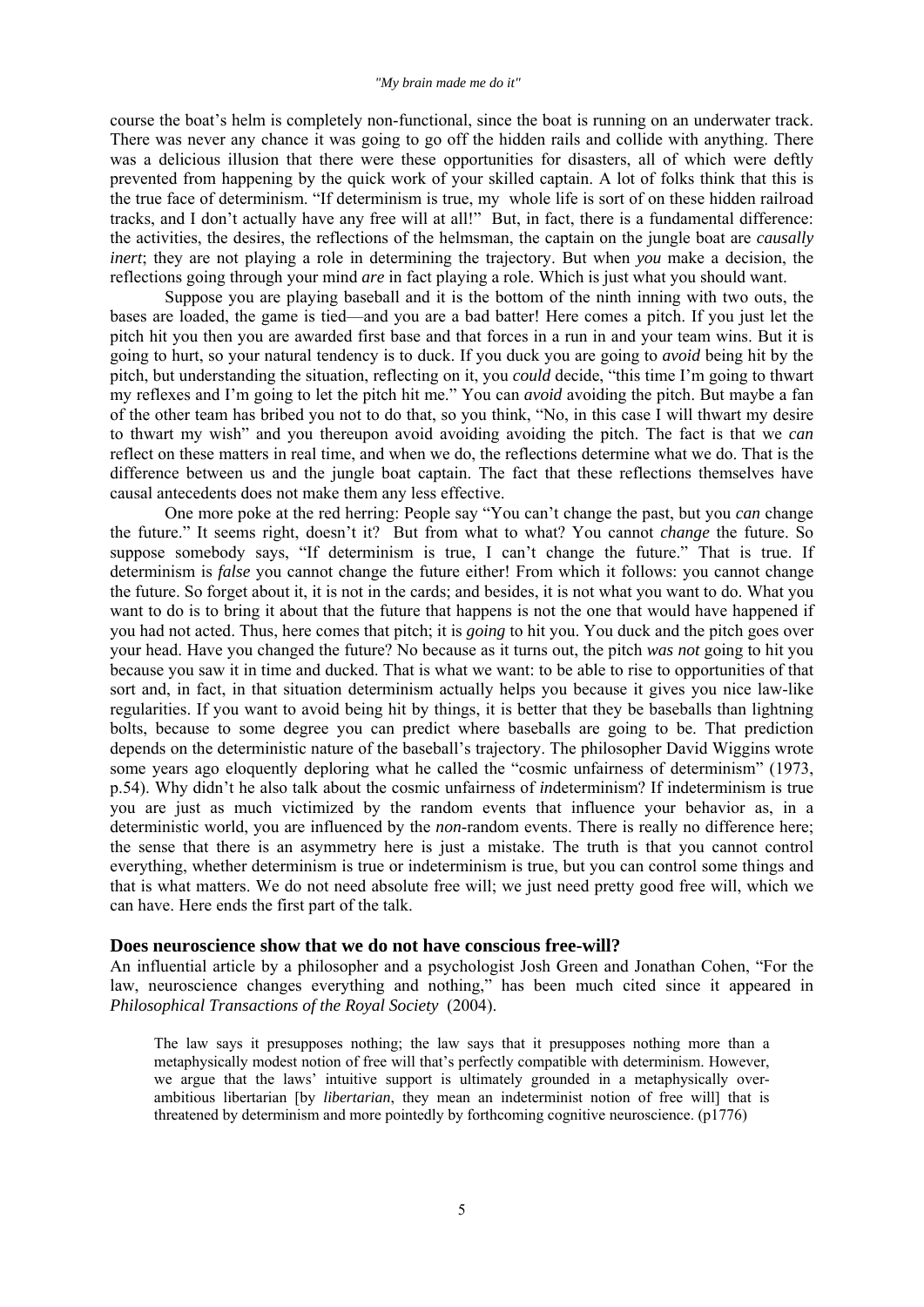They go on:

New neuroscience will undermine people's common sense, libertarian conception of free will and the retributivist thinking that depends on it, both of which have heretofore been shielded by the inaccessibility of sophisticated thinking about the mind and its neural basis.

So they are anticipating that neuroscience is going to undermine everyday, common sense and this libertarian, traditional, indeterminist notion of free will.

Free will, as we ordinarily understand it, is an illusion generated by our cognitive structure. Retributivist notions of free will ultimately depend on this illusion and, if we are lucky, they will give way to consequentialist ones, thus radically transforming our approach to criminal justice.

There is a lot going on in this passage. First of all, let me remind you that retributivist accounts of punishment, such as Kant's, say that the point of punishment is not just to rehabilitate, or to deter other evildoers; punishment is a good in itself. Kant infamously said that if the world were going to end tomorrow, one of our duties in the last few hours of life on earth would be to execute the people on death row, because the world would be better for our having punished them for their crimes. That is what you might call industrial strength retributivism. Consequentialism, as the name reminds us, holds that punishment, like any other response to misdeeds or antisocial behavior, is only justified in virtue of its consequences for the future. Green and Cohen say if we're lucky, the effect of the new neuroscience will be to erode popular support for retributivism and replace it with a consequentialist vision, which they think would be radical—but a good thing. They start off by saying, "Free will, as we ordinarily understand it, is an illusion generated by the cognitive structure." Well, yes, as we *ordinarily* understand it, I think in a way that is right. The ordinary, common sense view, the view that Fodor articulates as does Strawson, is in fact an illusion generated by our cognitive structure, but there is a non-illusory view of free will which is available. So what I want to do is replace the second half of their statement and say, "If we improve our understanding of the ordinary concept of free will, we can split the difference between retributivist and consequentialist notions of punishment, thus gently and humanely transforming our approach to criminal justice." We do not want to get rid of retributivism root and branch, we just want to tame it and reform it. I will say why. To a first approximation, the reason has been well known for many years. One of the most vivid portrayals of it is Stanley Kubrick's movie, *A Clockwork Orange,* and the novel it came from by Anthony Burgess. Burgess was once asked in an interview for the significance of the title, and he said, "An organic entity, full of juice, sweetness and agreeable odor, being turned into an automaton." This is the anxiety-producing image he wanted to suggest, and it is very much the sort of image people in the neurosciences these days are conjuring up in various ways. I am no stranger to it. In fact some years ago Giulio Giorello, a fine journalist and philosopher of science, interviewed me in the *Corriere della Serra* (Milan, 1997) ; the headline of the published article was *Sì, abbiamo un anima. Ma è fatta di tanti piccoli robot.*

"Yes, we have a soul, but it's made of lots of tiny robots." Exactly right. This has become my slogan because it perfectly expresses my view. We do have a soul—whatever it is that gives us free will and responsibility, that makes us moral agents—but it's not an immaterial, immortal soul, it is a structure in our brains made of lots of tiny robots. Our bodies are approximately 100 trillion robotic cells and nothing else. It is the teamwork of those cells working together in ways that are trained, governed, inspired, adjusted, modulated by the culture we stuff into our heads: that is what gives us a soul. Our brains *are* clockwork oranges: there is no wonder tissue, there is no immaterial soul. Here is a quote that bears on the topic, "We thought we were special and reductionism seemingly shows that we are not; we too are just machines." (Moore, 2011) Just machines. Well, so what? Machines can be pretty wonderful. Why say "just?" We are not special in the way that tradition would have it – a little below the angels – but we are still pretty special because we are very special machines. But this is what is being challenged by some work in neuroscience.

 The most important work, the work that is most influential, is work done many years ago by Benjamin Libet (1985), and some recent work done by Daniel Wegner (2002), but I am not going to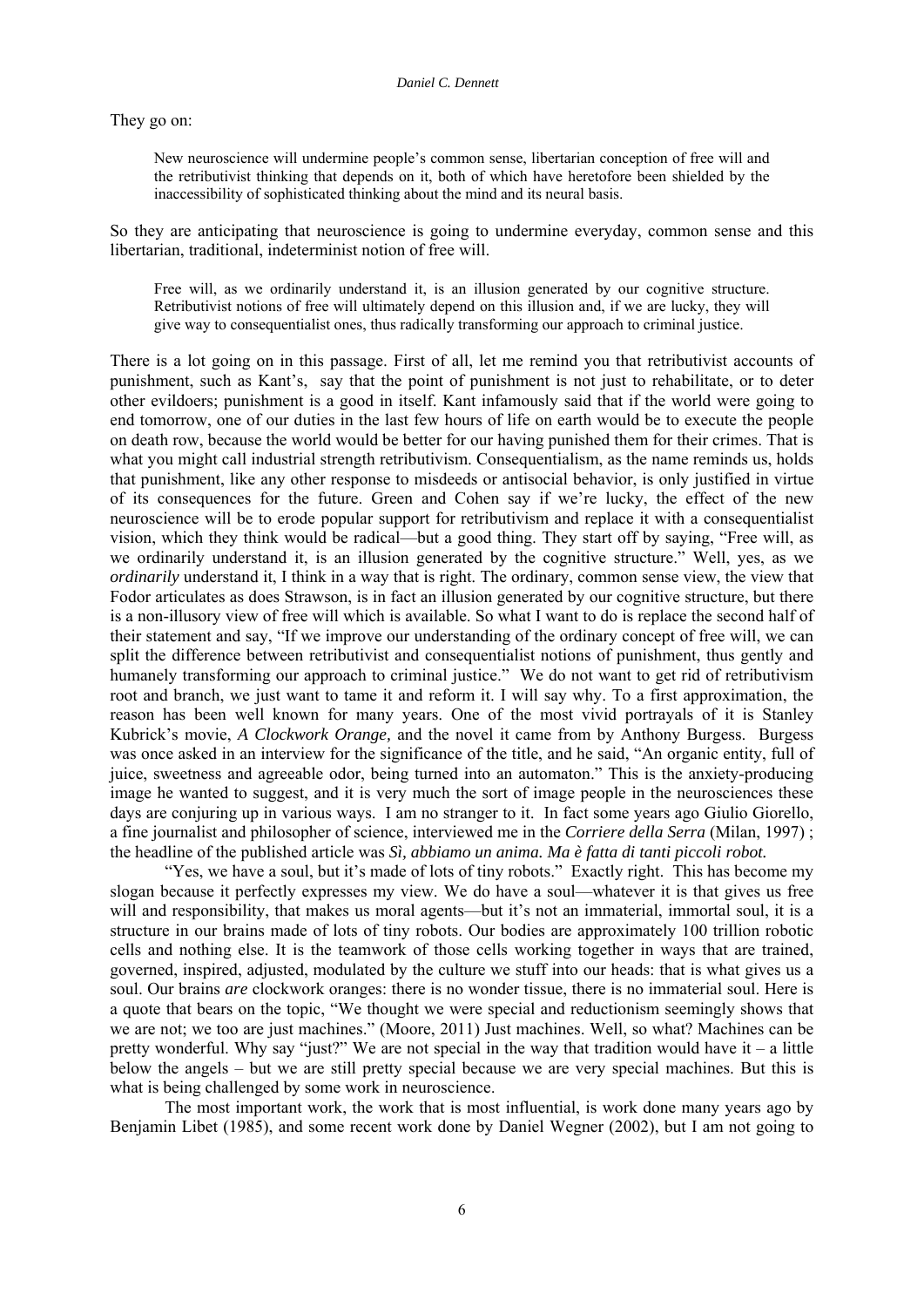discuss Wegner today (I have discussed his work at length in Dennett, 2003)**,** since I want to concentrate on disarming Libet's experiment on voluntary action.

 In fact we are going to recreate his experiment informally right here, with you as subjects, so you can see what it was like. First, we need a very simple voluntary action that can be easily recorded in time, and I want you to practice now. Sometime in the next ten seconds or so, I want you just to flick your index finger, either left or right index finger; just flick it please. Not so difficult, was it? Now, I have to make your task a little more complicated: you are not to *plan* this flick; you are not to do it for any *reason*; you are supposed to flick spontaneously for no reason at all; this is to be an *acte gratuit*; you are supposed to just *let it happen* whenever—dare I say—the spirit moves you. So give it a try one more time. Now I am going to complicate your task just a little bit more. Do not worry, I am not going to bring out the electrodes used by Libet in the experiment. Subjects had non-invasive surface electrodes placed on their scalps attached to an EEG machine, to record the electrical activity in their brains. You can pretend you have electrodes on your scalps, if you like. But now here is the tricky part: subjects were to look at this clock face (animated in the PowerPoint slide) with a little spot that goes round and round and round, making a circuit in about three seconds.



Now this time, when you flick your finger I want you to *notice* the position of the black spot at the very instant you become conscious of your urge or decision to flick your finger. . . . . Done? Let's just see how people did. For how many of you was the spot between the 5 and the 10? For how many, between the 10 and the 20? For how many, between the 20 and the 30? 30 and 40? 40 and 50? Okay, you get the idea. But now, I want to know how many of you found you were doing the following thing: you (sort of) decided, "Well I guess I'll flick when it's at the 15." Or at some other number? How many of you did that? [quite a few hands are raised] All right, those with the hands up, your trials were pre-planned; they do not count. Throw them out. You were not following instructions. If you decide to time your flick to a particular location of the clock that is not obeying the instructions. You are instead *simply to see* where the spot is when the *spontaneous* flick happens. I think you can now see this is a rather weird experiment. Your action is not much like the free will choices or the sorts of decisions that matter to us. This is a point that is often made, but I wanted to drive home just how strange this is before turning to what Libet found.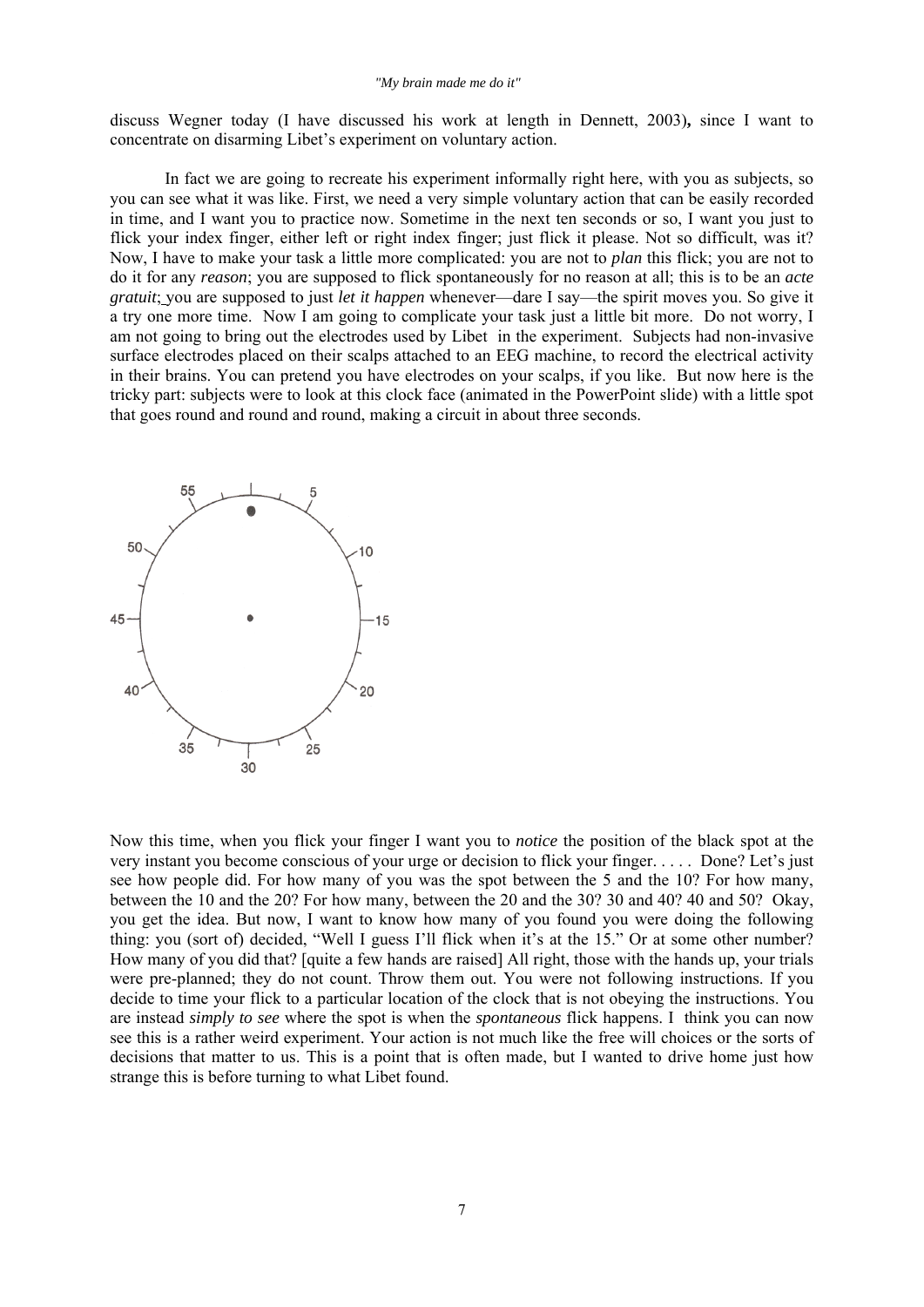

The interval between RP and W is the famous Libet gap. But notice, on the left, the timing of the "preplans" trials; that's the average of the trials where subjects disobeyed. Ignore them. Here is how Libet got this data. After each trial, just as I did with you, he asked subjects to say in their own good time what the position of the clock face was when they were conscious of deciding to flick. The clock face was synchronized with the recording of the brain waves, so for each trial he could mark on the timeline what time it was (relative to the EEG) when you became conscious of the urge to flick. And what he discovered was that some 350 milliseconds before that moment, on average, there was a spike, called the "readiness potential," which is readily detectable in the brain and that predicts that you are going to flick. Now, remember not to look at the 1000 millisecond anticipations on the left, because those are the cases where subjects did preplanning. The 350 millisecond gap represents the average time—a third of a second—between the onset of the readiness potential and the subjectively (and retrospectively) reported onset of consciousness of decision, at time W. Notice that from W, the conscious urge, to execution takes 150 ms or thereabouts.

 Here is what some eminent neuroscientists have said about it, Michael Gazzaniga (1998): "Libet determined that brain potentials are firing 350 ms before you have the conscious intention to act, so before you are aware that you are thinking about moving your arm, your brain is at work preparing to make that movement." William Calvin (1990): "My fellow neurophysiologist, Ben Libet, has, to everyone's consternation, shown that the brain activity associated with the preparation of movement, something called the readiness potential, starts a quarter of a second before you report having decided to move. You just weren't yet conscious of your decision to move, but it was indeed underway." (p80-81) And here is Libet himself: "The initiation of a freely voluntary act appears to begin in the brain unconsciously, well before the person consciously knows he wants to act. Is there then any role for conscious will in the performance of a voluntary act? To answer this it must be recognized that conscious will [that is the W] does appear about 150 ms before the muscle is activated even though it follows the onset of the readiness potential." (1999, p75)This gives rise to what is known as the Libet veto window, you have 150 ms from the time you are first conscious of your urge in which you can veto your urge. You can say, "Nope, I'm not going to do it." That is a little bit more than a tenth of a second, not much time, but that is a window of opportunity for issuing a veto on this. As Libet says, "An interval of 150 ms would allow enough time in which the conscious function might affect the final outcome of the volitional process." This vision of what Libet discovered led to an amusing remark by V. S. Ramachandran (1998): "This suggests our conscious minds may not have free will but rather free won't." (p35) It is a cute joke, but why would that be free? Why would the conscious function be free? After all, wouldn't there be earlier brain events churning along to determine whether the conscious function vetoed or not?

 This, by the way, reveals a defect in Libet's study that escaped my notice until it was recently pointed out to me by Bob Doyle (personal communication): the only data Libet shows us are the averages of times in those cases where subjects *did not* avail themselves of the veto opportunity; the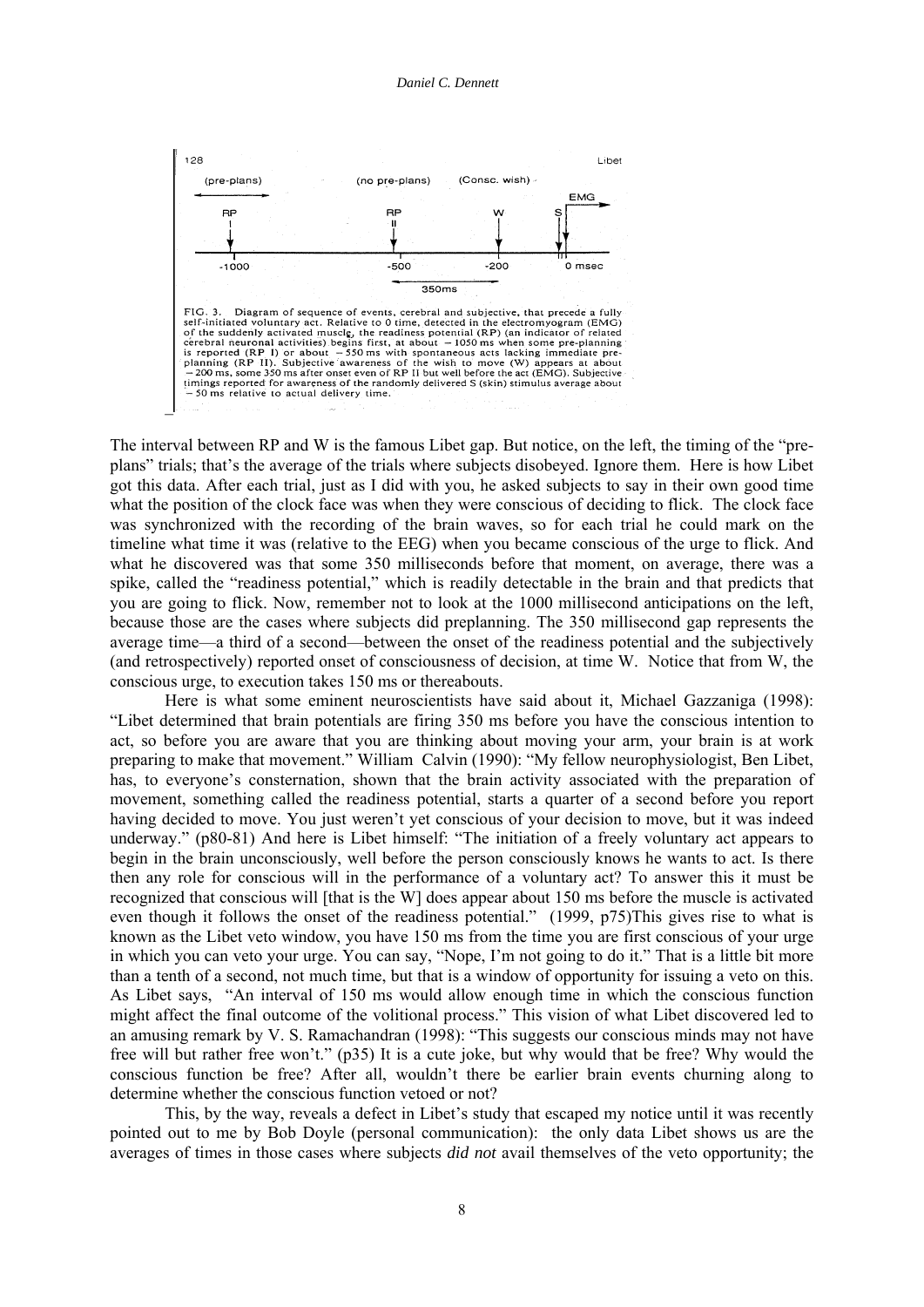data are put into registration, that is, by the flick that ends a trial. So we have no data at all on how often there are RPs that turn out to be false alarms because of vetoes. So we really cannot say whether the RP, the readiness potential, is a good predictor of subsequent flicking. Libet speaks to the issue of whether or not the conscious function can itself be unfree because determined by earlier events. He says, "The possibility is not excluded that the factors on which the decision to veto is based, do develop by unconscious processes that precede the veto." If this possibility is not excluded, then Libet has no evidence of a minor role for "free" conscious will, and hence this parenthetical acknowledgement by itself cancels the standardly received implications of the experiment. But, although this sort of critique has been issued many times, people just cannot get out of their heads the idea that there is something ominous or radical about this particular experiment. Sometimes, it turns out, there is a readiness potential that precedes by several hundred milliseconds the conscious event identified by subjects as their decision to flick "spontaneously". Why should this surprise us or upset us? When I asked you to perform this stunt several minutes ago, you did your best to comply (and to avoid pre-planning) but then what did you do? You more or less told yourself not to plan, and waited, in a state of alertness, for something to happen. Something did happen, and bingo! –that was your choice. Now you have no introspective access to the process that you somehow set in motion to get this to happen (if you did, you'd be pre-planning). So perhaps we can say that in normal subjects asked to do this, a process is initiated that takes several hundred milliseconds to mature into a flick. This does not shed any light, and in particular any ominous light, on whether we have free will in any sense that matters.

 The worry raised by Libet makes sense only to someone who presupposes that consciousness, or the conscious self, is somehow apart from and distinct from the rest of the brain. That is the perspective that yields the worry: "Uh oh, am I out of the loop? I, my conscious self, may be somewhere in the brain, but out of the loop where the decision-making happens!" This vision of there being this place in the brain where consciousness is, is itself incoherent, the idea I call the Cartesian Theater, the place in the brain where it all comes together for consciousness (Dennett, 1991). When I go on the warpath against the Cartesian Theater—I have been doing that for 20 years and more people sometimes say, "Well wait a minute. Are you making an empirical point or a conceptual point?" And my answer is I am making both. The conceptual point is that at some point we have to get rid of the Cartesian Theater, but it is an empirical fact that we have to get rid of it at step one. It is always possible, it is conceivable, that there could be a Cartesian theater. One, or even two. There is a very clear, and coherent dramatization of this possibility in the science fiction movie, *Men in Black*. Will Smith looks at the corpse of a bald giant in the morgue, and touches a little metal latch by the corpse's ear. The face swings open, and there, inside, sitting in a control room, is a little green man. He is the homunculus in the Cartesian theater! We realize now that the corpse is actually a puppet of sorts, being controlled by the little green man, who watches the world on video monitors from the corpse's eyes, and listens to the stereo speakers. I do not think there is anything logically incoherent or self-contradictory about this, and the film carries it off quite well. If we visited a distant planet inhabited by ten-meter-tall intelligent beings, we might want to travel incognito among them by making a ten-meter-tall puppet and driving it around from a control room inside. That would be a Cartesian Theater too. And it could have turned out that when we opened up people's brains we found a little person inside each of them, in the Cartesian Theater pushing all the buttons. But—this is the empirical claim—we do not find that. The conceptual point is that if we did, we would just have to keep peeling off faces until we got to a level that did not have a Cartesian Theater in it, and where the work that would be done by the homunculus is distributed in both space and time within the brain. Once that distribution in space *and time* has been accomplished, Libet's idea can get no purchase. But here is Patrick writing: "Libet produced data that deeply undermined conscious free will." (Haggard and Libet, 2001, p48) Only if you are a Cartesian about conscious free will; otherwise it is just fine.

 And here is a particularly vivid case of Cartesians coming out of the closet, "Clearly, conscious intention cannot cause an action if a neural event that precedes and correlates with the act comes before conscious intention." (Roediger, Goode, and Zaromb, 2008, p208)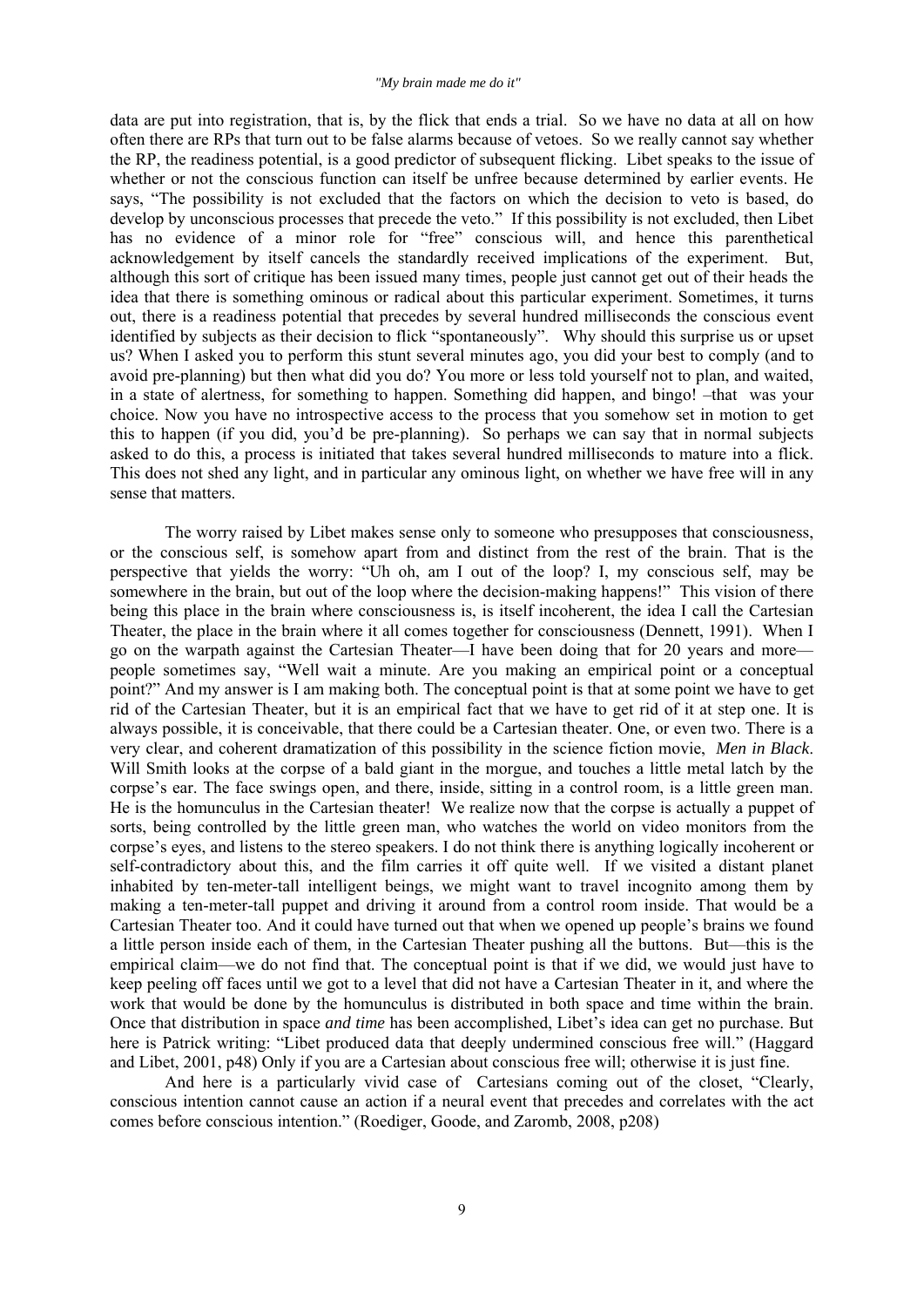They think they are just expressing Libet's point of Libet, but let us look more closely. If the neural event is "correlated with" the action, the conscious intention cannot cause the action. This simply does not follow, as can be seen if we change the example. Suppose we are political scientists who have poked around in Washington DC and found that evidence of certain activity by legislators and others was highly predictive of when Congress was going to vote on an issue, and which way Congress was going to vote. We test our theory over many trials and, sure enough, our predictions are borne out more often than not. So we have political events correlated with later voting events. Suppose our Legislative Potential (LP) predicts that Congress will enact a health-care bill after 350 hours, and sure enough, 350 hours later this is just what Congress does. Would that show that the Congressional voting cannot cause the enacting of the law? Of course not, and it is a good thing this would be a mistake, because Soon et. al, in a paper in *Nature Neuroscience* (2008) , found that using more advanced techniques in a Libet-style paradigm, they were able to predict some decisions as much as 10 seconds in advance! When you think about it, this is not all that surprising. It just shows that it takes time to make decisions, and if somebody has the right sort of equipment they can look at those decisions being made and may even be able to predict what they are going to be. Here is one important take-home message from Soon-style experiments: if you are playing poker for big stakes, do not sit in an *f*MRI machine having your brain scanned, because it can reveal your "tells" even before you could say what you are going to do. This does not tell us we do not have free will.

 But what *would* give us the free will we want. Consider a useful outburst from Tom Wolfe, a very astute commentator on the American scene: "The conclusion out beyond the laboratory walls is: 'The fix is in. We're all hard-wired' and 'Don't blame me; I'm wired wrong.'" (2001, p100) That is the lesson he gets from neuroscience. "Wired wrong?" Let us take him at his word, and see where it leads. What would it take to be wired right? *Could* we be wired right for responsibility? I think the answer is yes. Good wiring is what provides us with what we could call *moral competence* and it is really quite simple: responsiveness to the representation of reasons and the capacity to recognize and counteract manipulation by other agents (which appear all the time in philosophical thought experiments). Examples of these bogeymen are the puppeteer that controls a body from afar, and the nefarious neurosurgeon who secretly goes into your brain and usurps your autonomy.

 Green and Cohen give us a classic example in their essay. This is a thought experiment inspired by the film *The Boys From Brazil*, in which evil Nazis set about making Hitler-clones in Brazil and giving them the same genetics and the same upbringing as *der Fuehrer.* Nasty nefarious neuroscientists indeed, and the thought experiment is intended to reveal the dependence of everyday, common sense thinking on indeterminism.

Let us suppose then that a group of scientists has managed to create an individual—call him Mr. Puppet—who, by design, engages in some criminal behavior: say a murder done during a drug deal gone bad. (p1780)

Mr. Puppet has been carefully groomed for this role over the years; his education, his daily activities and experiences, and of course his genes, have all been especially tailored by the evil scientists to create the murderer in the dock, who is antisocial, to say the least, but coherent, rational, otherwise well-informed (we are to imagine). Greene and Cohen invite the reader to conclude that Mr Puppet is not responsible for the murder, in spite of his intelligence and apparent competence as a decisionmaker. So that is the thought experiment. They say:

What's the real difference between us and the puppet, Mr. Puppet? One obvious difference is that Mr. Puppet is the victim of a diabolical plot, whereas most people, we presume, are not, but does this matter? . . . . .The thought that Mr. Puppet is not fully responsible that depends on the idea that his actions were externally determined. But the fact that these forces are connected to the desires and intentions of evil scientists is irrelevant, is it not? What matters is only that these forces are beyond Mr. Puppet's control, that they're not really his. (p1780)

That is their telling of it. I was amused to see that they pause in the middle of their thought experiment to say the following in a footnote: "Daniel Dennett might object that the story of Mr. Puppet is just a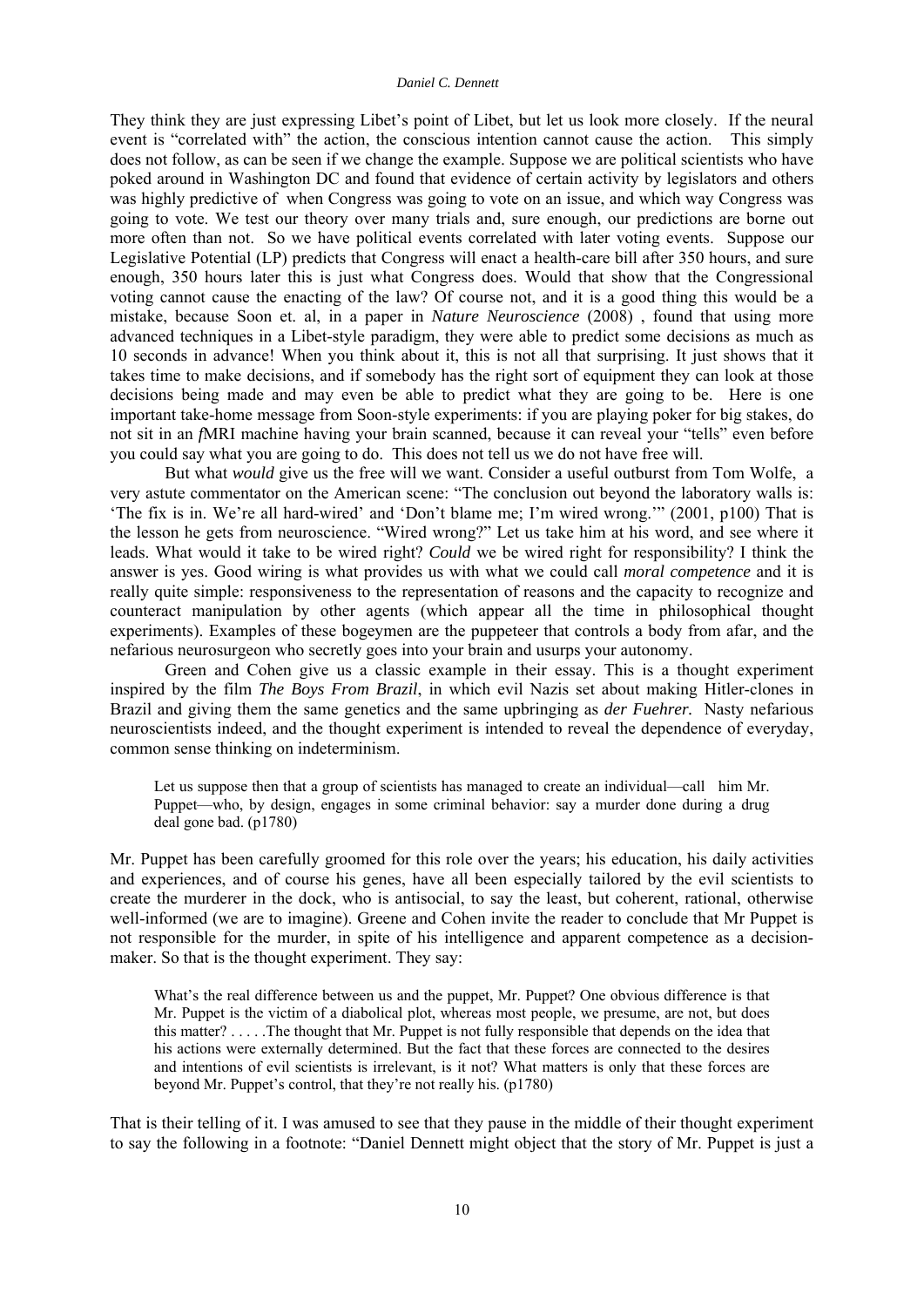### *"My brain made me do it"*

misleading intuition pump." Yes, they are right. It is indeed a misleading intuition pump, and I object. Their anticipation of my reaction does not deter them, however. They go on and they say, rather blithely: "It seems to us that the more one knows about Mr. Puppet and his life, the less one is inclined to see him as truly responsible for his actions, and consider our punishing him as a worthy end in itself." Let us take a closer look. As Douglas Hofstadtder has wisely advised, when confronting a new intuition pump, turn all the knobs and see what features are doing all the work. So first, let us get rid of that group of scientists, the manipulators, and replace it with an indifferent environment.

Let us suppose, then, that *an indifferent environment* has managed to create an individual call him Mr. Puppet—who, by design, engages in some criminal behavior: say, a murder done during a drug deal gone bad. . . .

Next I want to get rid of "by design" because if we have got an indifferent environment then nobody has designed this individual, so we will replace it with the phrase "with high probability."

Let us suppose then that an indifferent environment has managed to create an individual—call him Mr. Puppet—who, *with high probability*, engages in some criminal behavior. . . .

Finally, I want to turn one more knob. I want to do something merely cosmetic, entirely trivial: I want to change the fellow's name. Let us see, what shall we call him? How about Captain Autonomy?

Let us suppose then that an indifferent environment has managed to create an individual—call him Captain Autonomy—who, *with high probability*, engages in some criminal behavior. .

But now we can see that Greene and Cohen are just wrong. The more you consider their intuition pump the more obvious it becomes that it is *not* the imagined determinism, but the secret manipulation by usurping evil agents, that, to our intuitions, destroys or diminishes the poor fellow's responsibility. *If* Captain Autonomy has diminished responsibility, I do not think it has anything to do with determinism or indeterminism, it has to do with some imagined diminished competence, not because his character is externally caused. If his competence is intact, then there is simply no reason to consider his responsibility diminished. We invoke what I call the Principle of Default Responsibility: *if no other agent is responsible for your condition and the acts that flow from it, you are.* The buck stops there, if you are competent.

 Then what about moral responsibility and desert? Forward looking consequentialism, as Green and Cohen say, seems to leave this out. Backward looking retributivism seems to require something metaphysically impossible. And Green and Cohen see no way of supporting any just deserts clause that is not retributive and libertarian, that is to say, that does not require indeterminism. But I want to say that there is a consequentialist middle ground. I am going to sketch it out.

 Here, then, is a *consequentialist* account of desert. The *consequences* of the policy of holding one's self and others responsible justify the policy. Why? Because the mutual presumptions of competence that this entails support a host of societal activities: trade, promising, multi-agent/multiyear projects. Civilization, in effect, depends on the practice of holding ourselves and others responsible. Those who want to participate in this institution, which is the source of many benefits, must tacitly accept the rules. And what are the rules? First of all, membership is exclusive; you have to be competent, and you have to do what I call "making yourself large." Not only must you make yourself large; you must protect your boundaries from incursions by manipulators. "If you make yourself really small, you can externalize virtually everything." (Dennett, 1983. p143). You *can* externalize everything, but you do not want to; you want to make yourself large and *take* responsibility for your deeds using the default responsibility clause. And then you also want to accept that you are eligible for punishment if you transgress. These are just the norms for responsibility. Call this the *agent club*. Membership is exclusive but open to all who meet the requirements and make the commitments. This agent club is a cousin to Plato's myth of the metals, or the social contract myth, or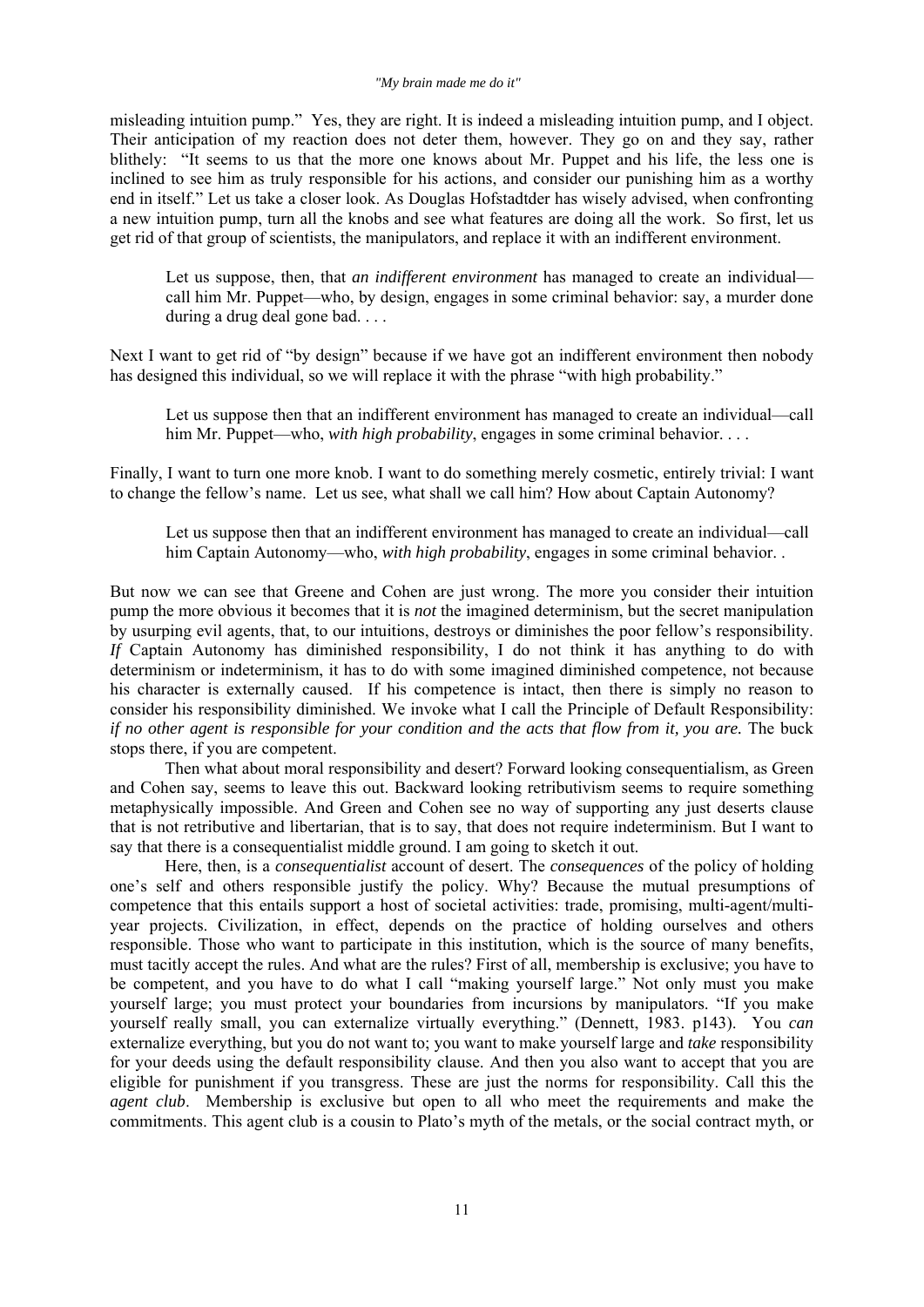John Rawls' 'original position'. I am not saying it is something entirely new. It is a rational reconstruction of the grounds for preserving and defending the just deserts clause.

 What is the alternative proposed by Green and Cohen? Consequentialist *medicalization*, in effect, which replaces punishment in all its forms with . . . . treatment and education designed to encourage a revision of one's goals. Greene and Cohen think that this sort of consequentialism is humane, and it is clearly more humane than the horrific vindictiveness of Kant's retributivism, but otherwise I think it is quite horrible in its own right. It is, or generally leads to, totalitarianism. Think of all the people in the Soviet Union who, it was decided by the state, needed "curing" of the mental disorders that caused them to commit anti-state acts. They were not sick. They were enemies of the state; they certainly did not want to be institutionalized for a cure; they actually had the right, according to sane retributivism, to be punished. Not only is the consequentialist alternative to punishment a slippery slope to totalitarianism, but it would tend to erode the trust that our institutions depend on. I am not saying that current practices of punishment are humane – they are in many regards disgusting. We should reform punishment, not abandon it.

 When we look at what keeps a system of punishment from eroding into viciousness of either the retributive or consequentialist sorts is what we might call the "arms race of punishment." The law presupposes, not indeterminism, but *moral competence*. Then respect for the law requires that the law make humane *exemptions*; we recognize that some people, under various circumstances, just are not competent, so, responding to the community's disapproval of holding such people fully responsible, the law begins to build in some exemptions. But then those exemptions or exceptions lead to loophole-seeking by the craftier of our fellow citizens when they run afoul of the law (exploiting the insanity defense, etc., etc.), and this then leads to further revisions of the law, tightening or closing off the loopholes, and so it goes, back and forth an opponent process in which the law is gradually being refined, with people always looking for ways of getting around the law, and the law having to keep adjusting to keep up with this. Now what neuroscience adds to this process is not any revolution but just new loop-hole candidates. As we learn more and more about people's brains there will no doubt be more grounds for saying "these people, under these specific circumstances, are not properly responsible," and this will quite correctly inspire minimalist revisions in the law, which in turn will stimulate further exploration of the new loopholes, leading to further revisions in the law to prevent it from being exploited and abused. Neuroscience is going to give us new candidates for loopholes, but also new ways of addressing them. This has happened many times in the past. Here is a simple example. We adults are all supposedly sophisticated, so if we do not read the fine print in a contract, that is our fault, a risk we have chosen to take because we are lazy or too trusting. But there are also a lot of unsophisticated people out there that do not know enough to read the fine print, so laws have been made to protect them, in effect, and to punish those who would exploit deceptive contracts. But then, once those laws are in place, the law then puts the responsibility back onto the buyer and it's *caveat emptor* all over again, and back and forth goes the arms race. And the same thing is going to happen to the law.

 Here, then, are my conclusions: determinism is a red herring, neuroscience has ominous implications only for closet Cartesians, Mr. Puppet is a defective intuition pump, and there is a consequentialist, compatibilist justification of the just deserts clause. Thank you for your attention.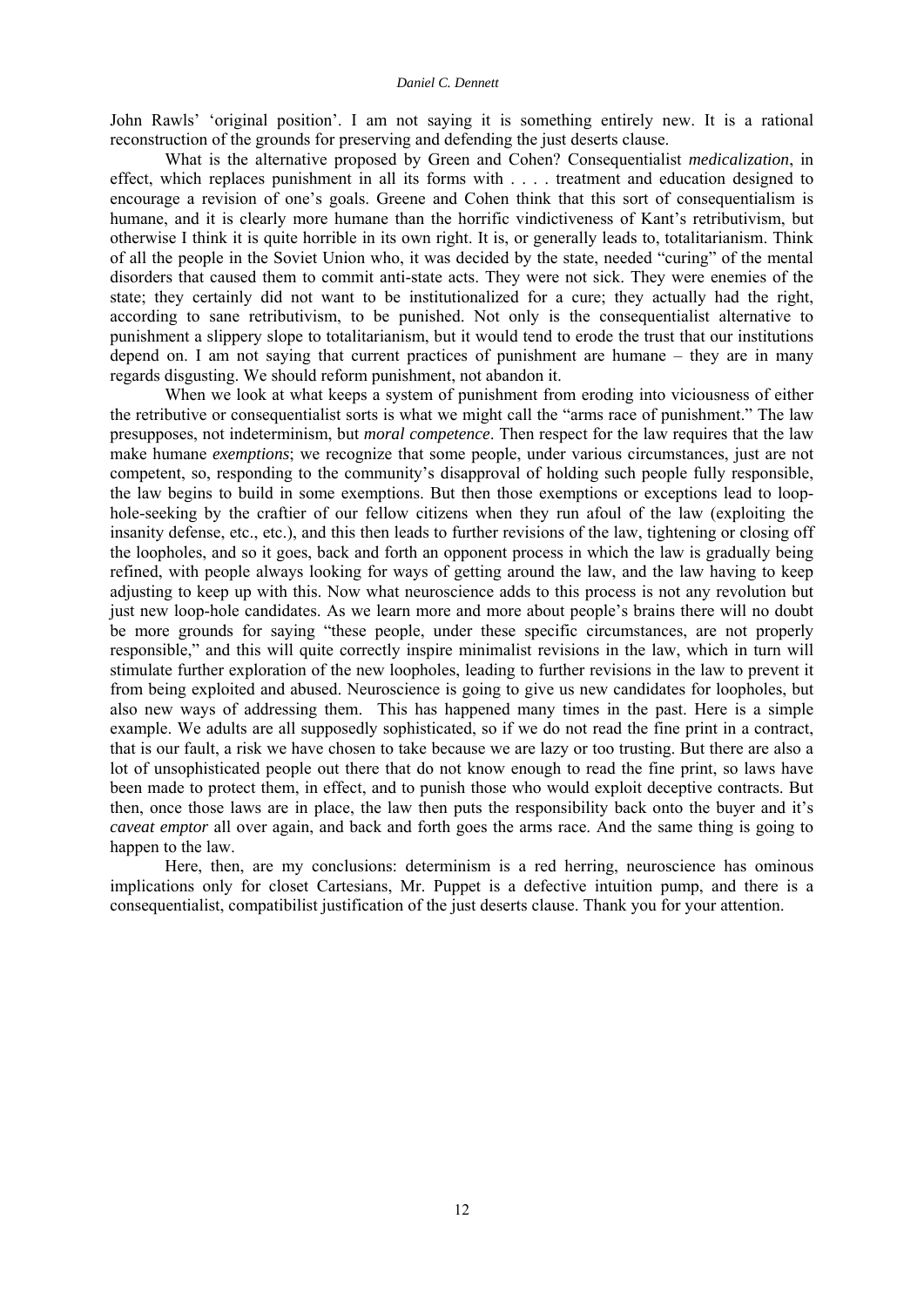## **References**

Bloom, Paul, 2006, "My brain made me do it," *Journal of Cognition and Culture*.

Burgess, Anthony, 1962, *A Clockwork Orange.* London UK, William Heinemann

Calvin, William, 1990, *The Ascent of Mind: Ice Age Climates and the Evolution of Intelligence*. New York: Bantam

Crick, Francis, 1994, *The Astonishing Hypothesis*, New York: Scribner's.

Dennett, D. C. 1984, *Elbow room: the varieties of free will worth wanting.* Cambridge, MA: MIT Press.

Dennett, D. C. 1991 *Consciousness explained*. Boston, MA: Little Brown and Co.

Dennett, D. C. 2003 *Freedom evolves*. New York: Viking.

Droege, Paula, (2010) "The Role of Unconsciousness in Free Will" *JConscStudies,* 17, no5-6; *pp58- 81*

Fodor, Jerry, 2003, review of Dennett, *Freedom Evolves* (2003), in *London Review of Books*, 5 March, 2003).

Gazzaniga, Michael, 1998, *The Mind's Past*, Berkeley,CA: UC Press.

Green, Joshua, Cohen, Jonathan, (2004) "For the law, neuroscience changes everything and nothing," *Philosophical Transactions of the Royal Society B,* **359**, pp1775-1785

Haggard, Patrick, 2001, in Haggard and B. Libet, "Conscious Intention and Brain Activity" JConsc.Studies vol 8 no 11, nov 2001. pp47-63

 Libet, Benjamin, 1985, "Unconscious Cerebral Initiative and the Role of Conscious Will in Voluntary Action," *Behavioral and Brain Sciences*, Vol. 8, pp. 529-539.

Libet, Benjamin, (1999) in Benjamin Libet, Anthony Freeman, and J. K. B. Sutherland, Editors, *The volitional brain: Towards a neuroscience of free will*. Imprint Academic, 1999.

Moore, Michael S. (2011) "Responsible Choices, Desert-Based Legal Institutions, and the Challenges of Contemporary Neuroscience," *Social Philosophy and Policy***,** Vol. 29, Issue No. 1 Ramachandran, V. S., (1998) , *New Scientist*, 5 Sep 1998, p. 35

Roediger, Henry, Michael Goode, Franklin Zaromb, "Free Will and the Control of Action," in J. Baer, J. Kaufman, and R. Baumeister, eds., *Are We Free?: Psychology and Free Will* (Oxford: Oxford University Press, 2008), 208.

Siegel, Lee, 1991, *Net of Magic: Wonders and Deceptions in India*, Chicago: Chicago University Press.

Soon, C. S., Brass, M., Heinze, H.-J., and Haynes, J-D., 2008, "Unconscious determinants of free decisions in the human brain," *Nature Neuroscience*, 11-5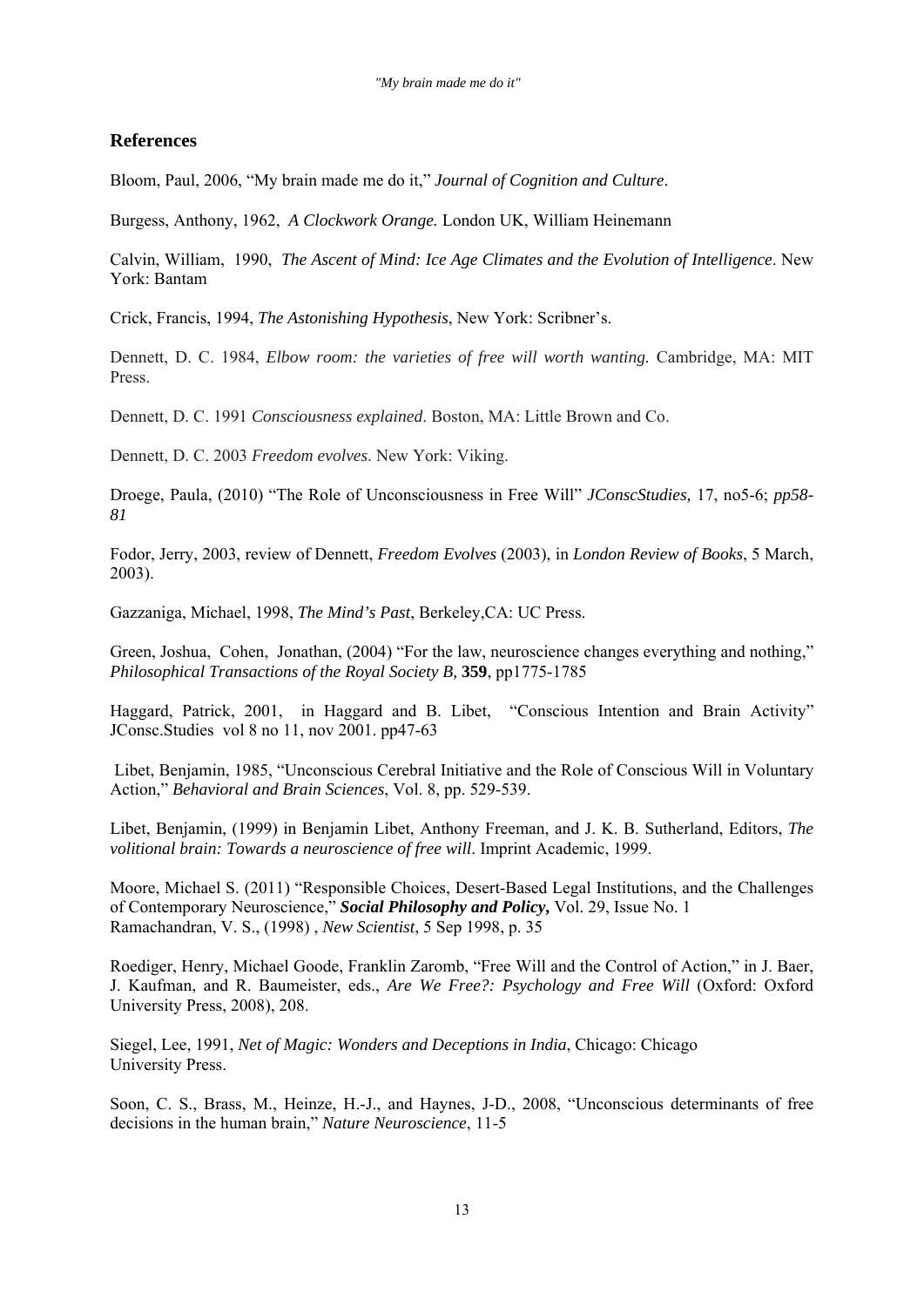Vohs, K. D., and Schooler, J. 2008, "The value of believing in free will: Encouraging a belief in determinism increases cheating," *Psychological Science, 19,* 49-54.

Wegner, Daniel, 2002, *The Illusion of Conscious Will,* Cambridge, MA: MIT Press

Wiggins, David, 1973, "Towards a reasonable libertarianism", in *Essays on Freedom of Action*, ed. Ted Honderich, London, Boston, Rourledge and Kegan Paul.

Wolfe, Tom, 2001, *Hooking Up*. New York: Farrar, Strauss, Giroux.